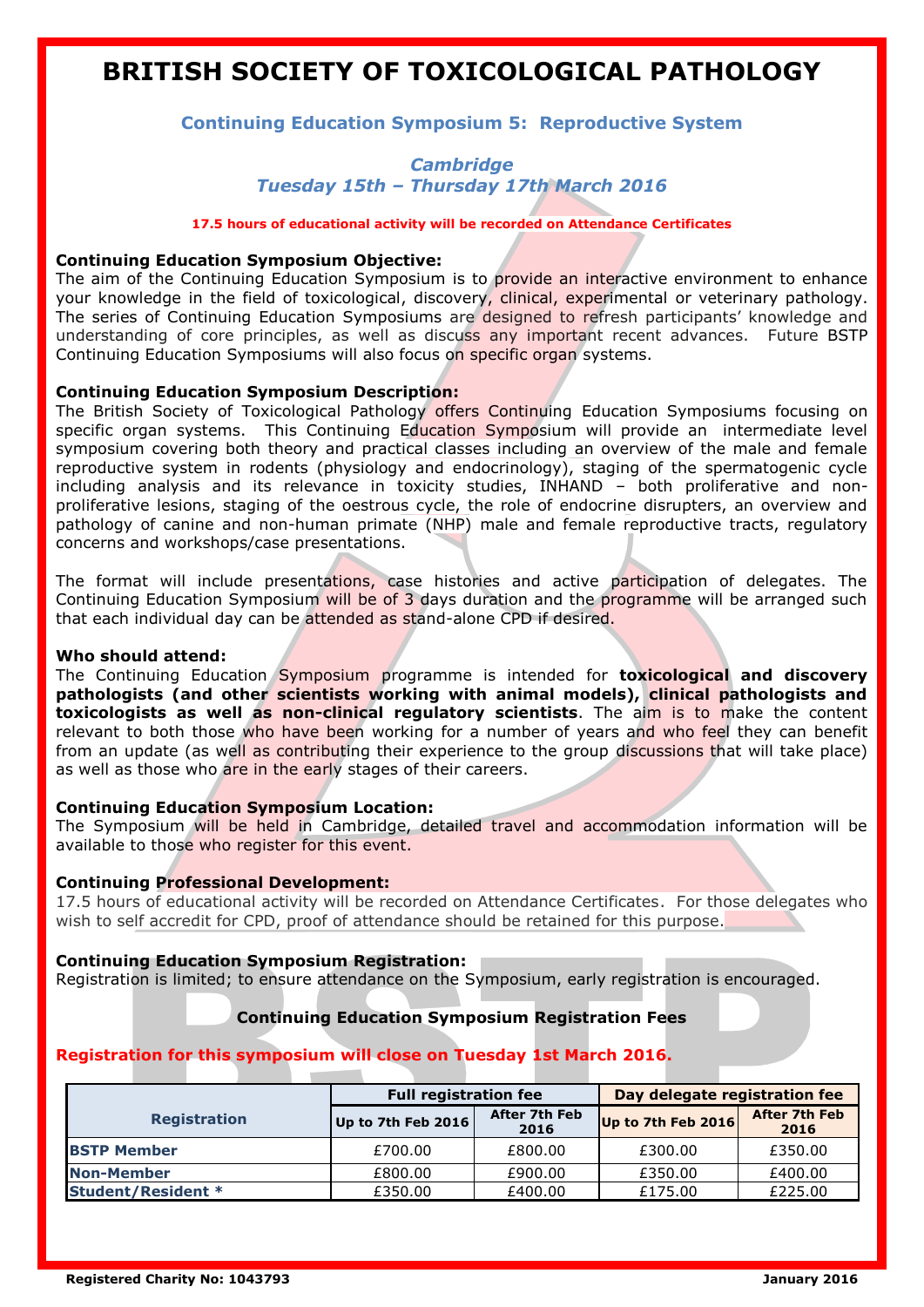For *online registration and payment* (by credit card only) please go to **[http://www.bstp.org.uk/events/bstp-continuing-education-symposium-5-reproductive](http://www.bstp.org.uk/events/bstp-continuing-education-symposium-5-reproductive-system/)[system/](http://www.bstp.org.uk/events/bstp-continuing-education-symposium-5-reproductive-system/)**

Where *payments cannot be made using the online registration system*, please contact the BSTP Secretariat – **[bstpoffice@aol.com](mailto:bstpoffice@aol.com)**

**Full registration fee** includes all scientific sessions, PDF version of the symposium booklet on a USB memory stick, CPD/attendance certificate, refreshments during breaks and a light lunch (Tuesday - Thursday).

**Day delegate registration** includes all scientific sessions on the day booked, PDF version of the symposium booklet on a USB memory stick, CPD/attendance certificate, refreshments during breaks and a light lunch.

#### *All delegates are responsible for making their own travel and accommodation arrangements*.

Registration will only be valid on receipt of payment.

**\* Students/Residents** are required to provide, written confirmation (on headed paper, scanned and sent by email) of their status from their Head of Department prior to registering online.

#### **Cancellation Policy:**

All requests for cancellations to bookings must be received in writing by **midnight on Sunday 7th February 2016**.

Refund requests received up to **midnight on Sunday 7th February 2016** will incur a 25% processing fee.

Refund requests received after **Sunday 7th February 2016** will not be processed.

Those who cancel after **Sunday 7th February 2016** and have not paid will be invoiced for the full amount.

**Replacements:** Substitutions can be made at any time up to **midnight on Tuesday 1st March 2016**.

#### *Timelines:*

| December 2015                               | Registration opens          |
|---------------------------------------------|-----------------------------|
| Midnight on Sunday 7th February 2016        | Early registration fee ends |
| <b>Midnight on Sunday 7th February 2016</b> | Cancellations can be made   |
| <b>After Sunday 7th February 2016</b>       | No refunds on cancellations |
| Up to Tuesday 1st March 2016                | Substitutions can be made   |
| <b>Tuesday 1st March 2016</b>               | <b>Registration Closes</b>  |

If you have any queries, or require further information regarding this symposium, please contact:

**BSTP Secretariat PO Box 6356 Isle of Skye IV41 8WZ UK**

**Tel: + 44 (0)7894 123 533 Email: [bstpoffice@aol.com](mailto:bstopffice@aol.com) Website: [www.bstp.org.uk](http://www.bstp.org.uk/)**

**Join our group on LinkedIn - [British Society of Toxicological Pathology](https://www.linkedin.com/groups?home=&gid=7497699)**

**Follow us on Twitter - [@BSTP\\_GB](https://twitter.com/BSTP_GB)**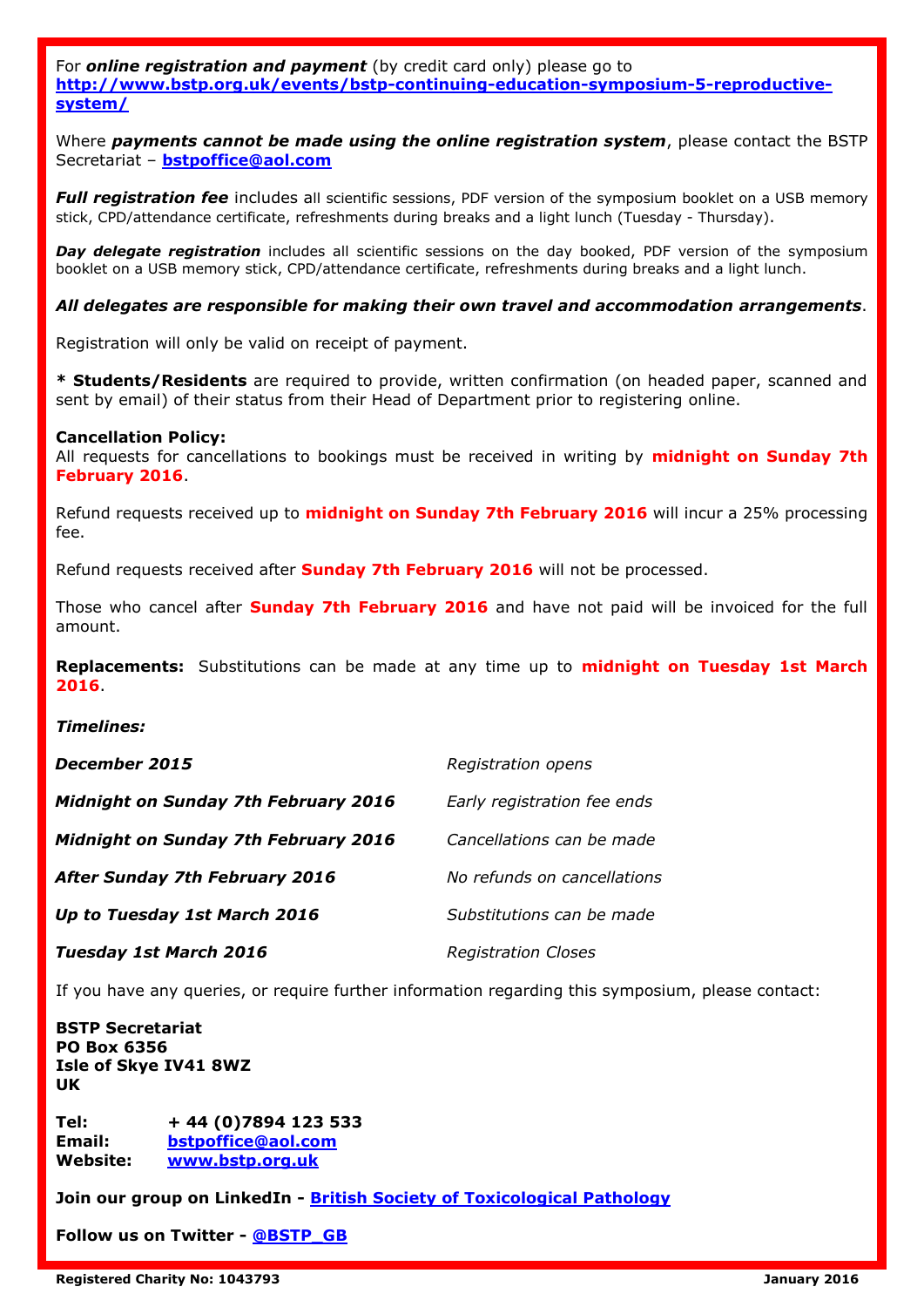# **CONTINUING EDUCATION SYMPOSIUM 5: REPRODUCTIVE SYSTEM**

# *Tuesday 15th – Thursday 17th March 2016 Cambridge*

# **PROVISIONAL PROGRAMME**

# **17.5 hours of educational activity will be recorded on Attendance Certificates**

| <b>Tuesday 15th March 2016</b>  |                                                                              |  |  |
|---------------------------------|------------------------------------------------------------------------------|--|--|
| <b>MALE REPRODUCTIVE SYSTEM</b> |                                                                              |  |  |
| $08.45 - 09.15$                 | <b>Registration</b>                                                          |  |  |
| $09.15 - 09.30$                 | Introduction by the Scientific Organiser                                     |  |  |
|                                 | Babu Gangadharan, Envigo, UK                                                 |  |  |
| $09.30 - 10.30$                 | Spermatogenesis, staging of the cycle & its relevance in toxicity studies    |  |  |
|                                 | Diane Creasy, Diane Creasy Consulting, USA                                   |  |  |
| $10.30 - 11.00$                 | <b>Break</b>                                                                 |  |  |
| $11.00 - 12.00$                 | Physiology, background pathology & evaluation of the male reproductive tract |  |  |
|                                 | Diane Creasy, Diane Creasy Consulting, USA                                   |  |  |
| $12.00 - 13.00$                 | Lunch                                                                        |  |  |
| $13.00 - 14.30$                 | Chemically induced testicular & epididymal toxicity                          |  |  |
|                                 | Diane Creasy, Diane Creasy Consulting, USA                                   |  |  |
| $14.30 - 15.30$                 | Sperm analysis & its relevance in toxicity studies                           |  |  |
|                                 | Clare Bowden, Envigo, UK                                                     |  |  |
| $15.30 - 16.00$                 | <b>Break</b>                                                                 |  |  |
| $16.00 - 17.00$                 | Male reproductive system - workshop/case presentations                       |  |  |
|                                 | Interactive discussion of case studies using digitized images                |  |  |
|                                 | Diane Creasy, Diane Creasy Consulting, USA                                   |  |  |

| <b>Wednesday 16th March 2016</b>  |                                                                                                                                    |  |
|-----------------------------------|------------------------------------------------------------------------------------------------------------------------------------|--|
| <b>FEMALE REPRODUCTIVE SYSTEM</b> |                                                                                                                                    |  |
| $09.00 - 09.45$                   | Overview of the female reproductive system (physiology, endocrinology)<br>Justin Vidal, Vet Path Services Inc., USA                |  |
| 09.45 - 10.30                     | Histology of the oestrous cycle in the rat & its relevance in toxicity studies<br>Justin Vidal, Vet Path Services Inc., US         |  |
| $10.30 - 11.00$                   | <b>Break</b>                                                                                                                       |  |
| $11.00 - 11.30$                   | <b>Evaluation of the hamster oestrous cycle</b><br>Franck Chanut, Sanofi, France                                                   |  |
| $11.30 - 12.30$                   | Histology of non-rodent menstrual/oestrous cycles & its relevance in toxicity studies<br>Justin Vidal, Vet Path Services Inc., USA |  |
| $12.30 - 13.30$                   | Lunch                                                                                                                              |  |
| $13.30 - 14.15$                   | Analysis of embryonic lethal & sub-viable mouse mutants<br>Lydia Teboul, MRC Harwell, UK                                           |  |
| 14.15 - 15.30                     | Spontaneous & induced lesions in the female reproductive system<br>Justin Vidal, Vet Path Services Inc., USA                       |  |
| 15.30 - 16.00                     | <b>Break</b>                                                                                                                       |  |
| $16.00 - 17.00$                   | Mechanisms & patterns of toxicity in the female reproductive system<br>Justin Vidal, Vet Path Services Inc., USA                   |  |

**You are advised that the programme timings, lecture titles and speakers may be subject to change without notice**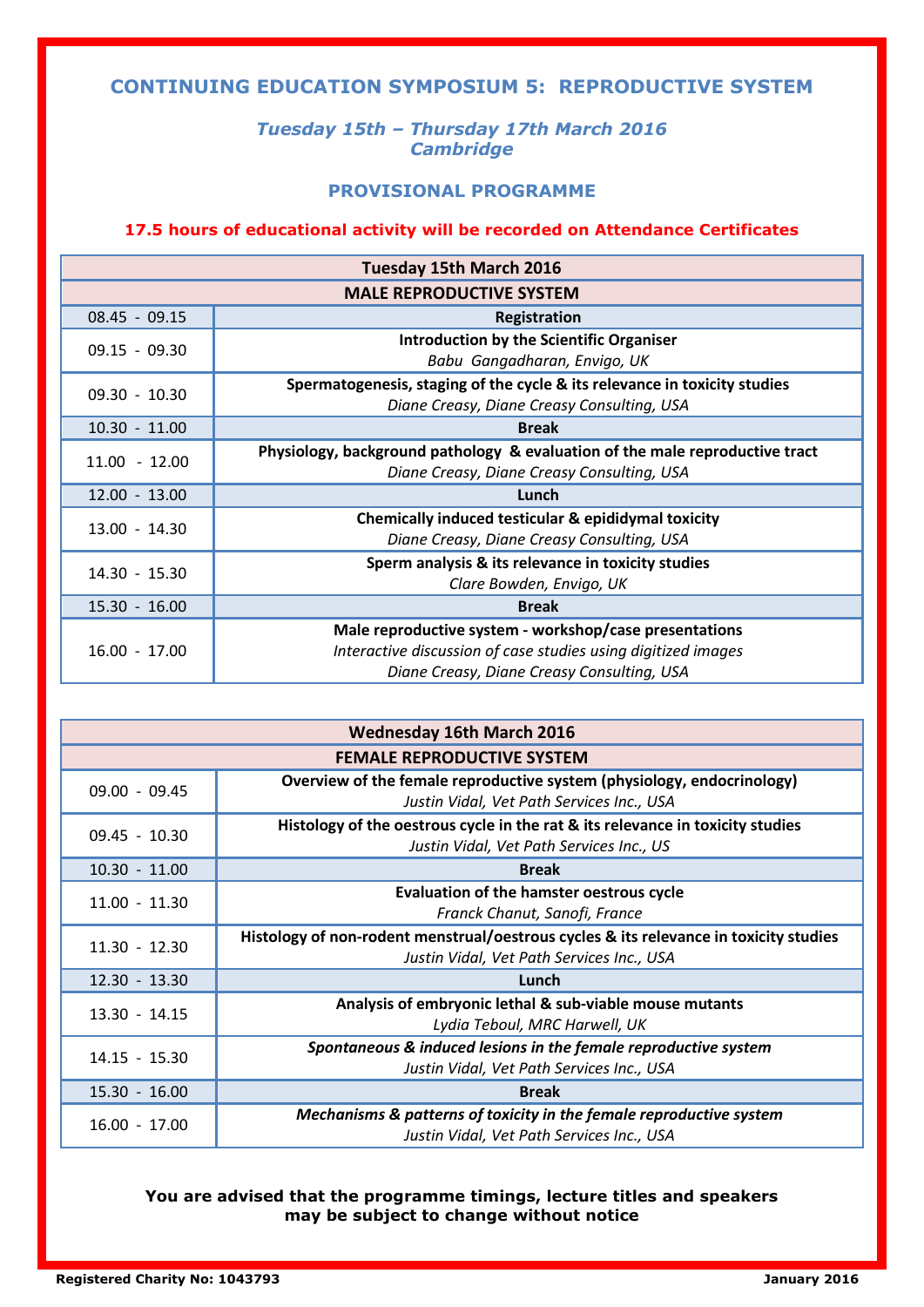| Thursday 17th March 2016                |                                                                                             |  |  |  |
|-----------------------------------------|---------------------------------------------------------------------------------------------|--|--|--|
| RISK ASSESSMENT/REPRODUCTIVE TOXICOLOGY |                                                                                             |  |  |  |
| $09.00 - 10.00$                         | Overview of reproductive toxicity studies<br>Eric Wood, Envigo, UK                          |  |  |  |
| $10.00 - 11.00$                         | Relevance of laboratory animal reproductive pathology in humans<br>Noel Downes, Sequani, UK |  |  |  |
| $11.00 - 11.30$                         | <b>Break</b>                                                                                |  |  |  |
| 11.30 - 12.30                           | Endocrine disruption and the female reproductive tract<br>Adam Hargreaves, PathCelerate, UK |  |  |  |
| $12.30 - 13.30$                         | Lunch                                                                                       |  |  |  |
| 13.30 - 14.30                           | <b>Foetal Pathology</b><br>Julian French, Morphology Consulting Ltd, UK                     |  |  |  |
| $14.30 - 15.30$                         | <b>Workshop/case presentations (Pharma)</b><br>Richard Haworth, GlaxoSmithKline, UK         |  |  |  |
| $15.30 - 16.00$                         | <b>Break</b>                                                                                |  |  |  |
| $16.00 - 17.00$                         | <b>Workshop/case presentations (Pharma)</b><br>Matt Jacobson & Jane Harris, AstraZeneca, UK |  |  |  |
| $17.00 - 17.15$                         | <b>Closing remarks by the Scientific Organiser</b>                                          |  |  |  |

**You are advised that the programme timings, lecture titles and speakers may be subject to change without notice**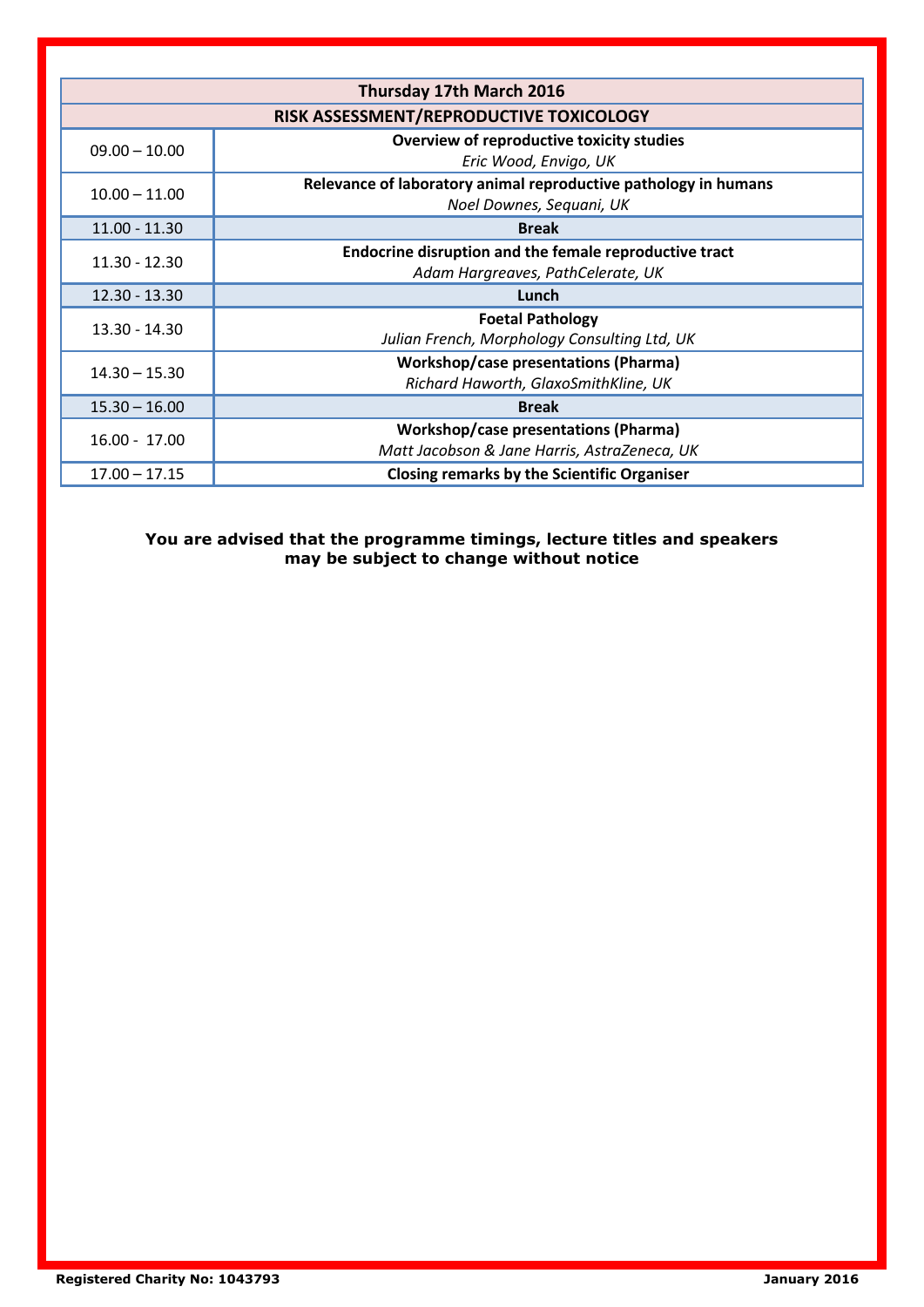# **BSTP BOOKING TERMS & CONDITIONS**

- 1. The BSTP is registered with the UK Information Commissioners Office (ICO) Data Protection Act and in addition to its UK responsibilities, the ICO has an international role including cooperation with similar organisations in the rest of Europe and with the European Commission. Your details will not be passed on to any other organisation without written permission from yourself. Your details will be added to our mailing list and you will automatically receive future information when it becomes available.
- 2. The venue used by the BSTP for the event is covered by Third Party Public Liability insurance; however, **you should ensure that you have appropriate insurance in place to cover yourself and your belongings.**
- 3. If, for any reason (such as inadequate numbers of registrants), an event is not run, where possible maximum notice (at least 4 weeks before the start of the event) will be given to those that register for the symposium and any registration fee will be refunded in full.
- 4. The BSTP **DOES NOT** accept, under any circumstances, responsibility for any travel and accommodation arrangements made*.*
- 5. The BSTP reserves the right, under exceptional circumstances to change the venue and/or the date of the symposium, where possible maximum notice will be given to those that register for the event.
- 6. The BSTP reserves the right, under exceptional circumstances to change the lecturers and the timings of the programme without notice.
- 7. The views expressed by the invited speakers are not representative of BSTP views or policy.
- 8. Whilst every effort is made to try and provide copies of speaker's presentations/handouts by whatever format, the BSTP are unable to guarantee that individual speakers will make their presentations available to delegates.
- 9. Details of any problems, queries or complaints regarding the event which cannot be included on the feedback form are to be submitted in writing to the Education Sub-Committee Chairperson within 14 working days of the symposium.